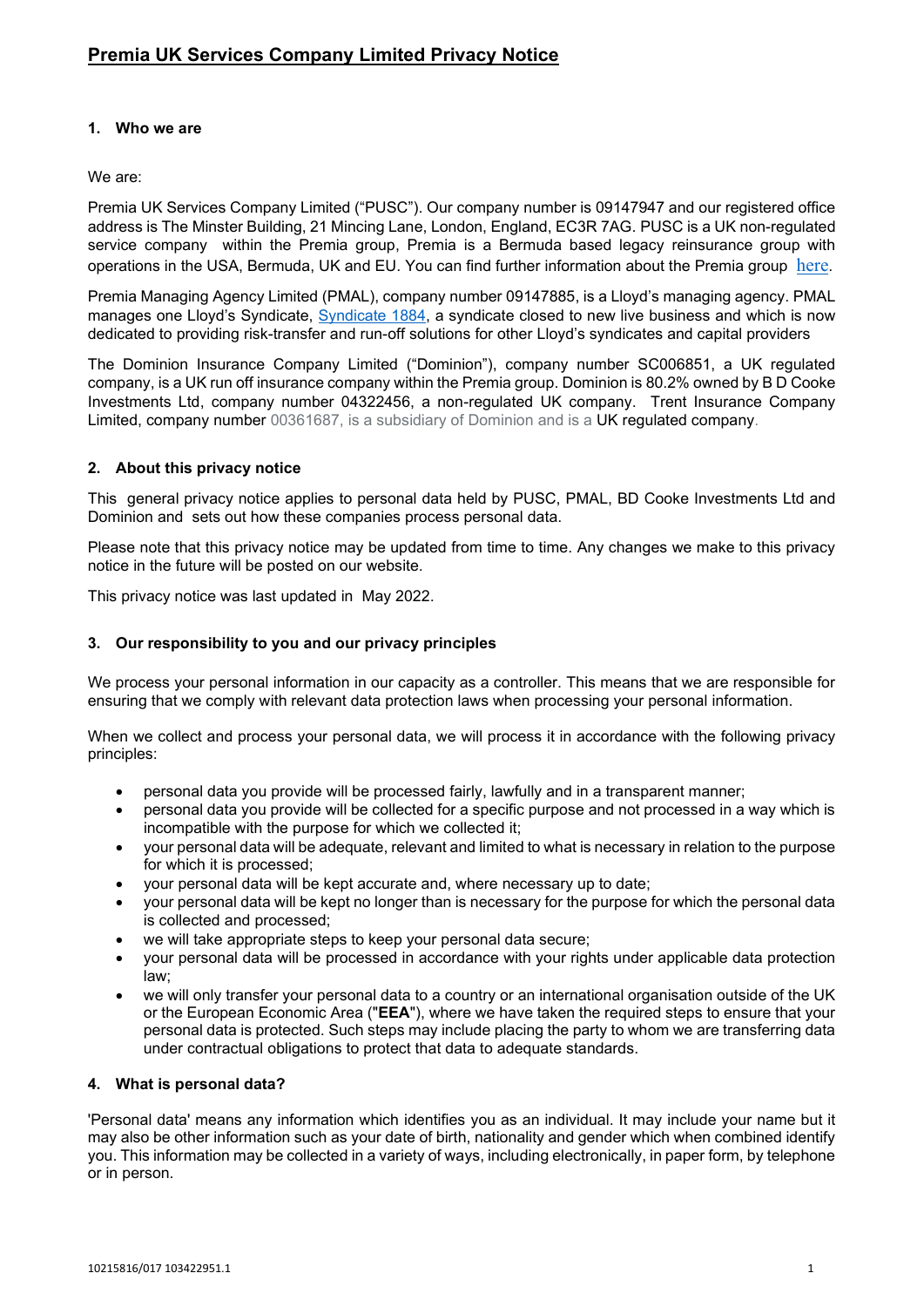There are different types of personal data. The most important types for you to know about are:

- special categories of personal data: these categories of personal data often have additional protection under data protection laws around the world. These categories include information about your health, racial or ethnic origin, political opinions, religious or philosophical beliefs and trade union membership, your genetic data and biometric data, and information concerning your sex life or sexual orientation; and
- criminal convictions personal data: this is information relating to your criminal convictions and offences. Local data protection laws may restrict the way in which we can use this information when compared to, for example, your name and address.

#### **5. What personal data do we collect about you?**

We will almost always obtain your data from either you directly or our clients, who include individuals, businesses, trusts, funds and (re)insurance companies. Our clients will in turn will have obtained it from you or your employer or family member or a company close to you in relation to a contract, insurance policy or employment policy.

If you are a broker or business partner, we may also collect your personal data from our day to day business activities with you, business referrals and your attendance at events.

This information may include details such as:

- your name, address and contact details;
- your date of birth;
- information about your insurance policies, contracts and claims in which you may have been or are currently involved;
- financial information and credit and anti-fraud data; and
- special category personal data including information about your health and medical history, race, ethnicity, sex life or sexual orientation, religious beliefs, trade union membership, genetic and biometric data, political opinions and any other physical or mental health details; and
- information relating to your criminal convictions and offences.

#### **6. How do we use your personal data and what are our legal bases for processing your personal data?**

Under data protection law, we are required to tell you why we use your personal data and to establish a 'legal basis" for processing your personal data. Further information on these points is set out in the table below.

| <b>Purpose</b>                                                                                                                                                               | <b>Legal basis</b>                                                                                                                                                       |
|------------------------------------------------------------------------------------------------------------------------------------------------------------------------------|--------------------------------------------------------------------------------------------------------------------------------------------------------------------------|
| Evaluating risks to be covered and underwriting<br>We may use personal data when evaluating the risks to be covered                                                          | For all information - legitimate<br>interests.                                                                                                                           |
| in the context of underwriting a (re)insurance policy.<br>In some cases, this information will include special categories of<br>personal data and criminal convictions data. | We have a legitimate interest in<br>using your information where this is<br>necessary or appropriate<br>to<br>determine the risk profile of the<br>liability we take on. |
|                                                                                                                                                                              | For special category and criminal<br>convictions data - necessary for an<br>insurance purpose.                                                                           |
| Know your client, supplier and counterparty and other legal<br>obligations, in addition to fraud investigation and recovery                                                  | For all information - compliance<br>with a legal obligation.                                                                                                             |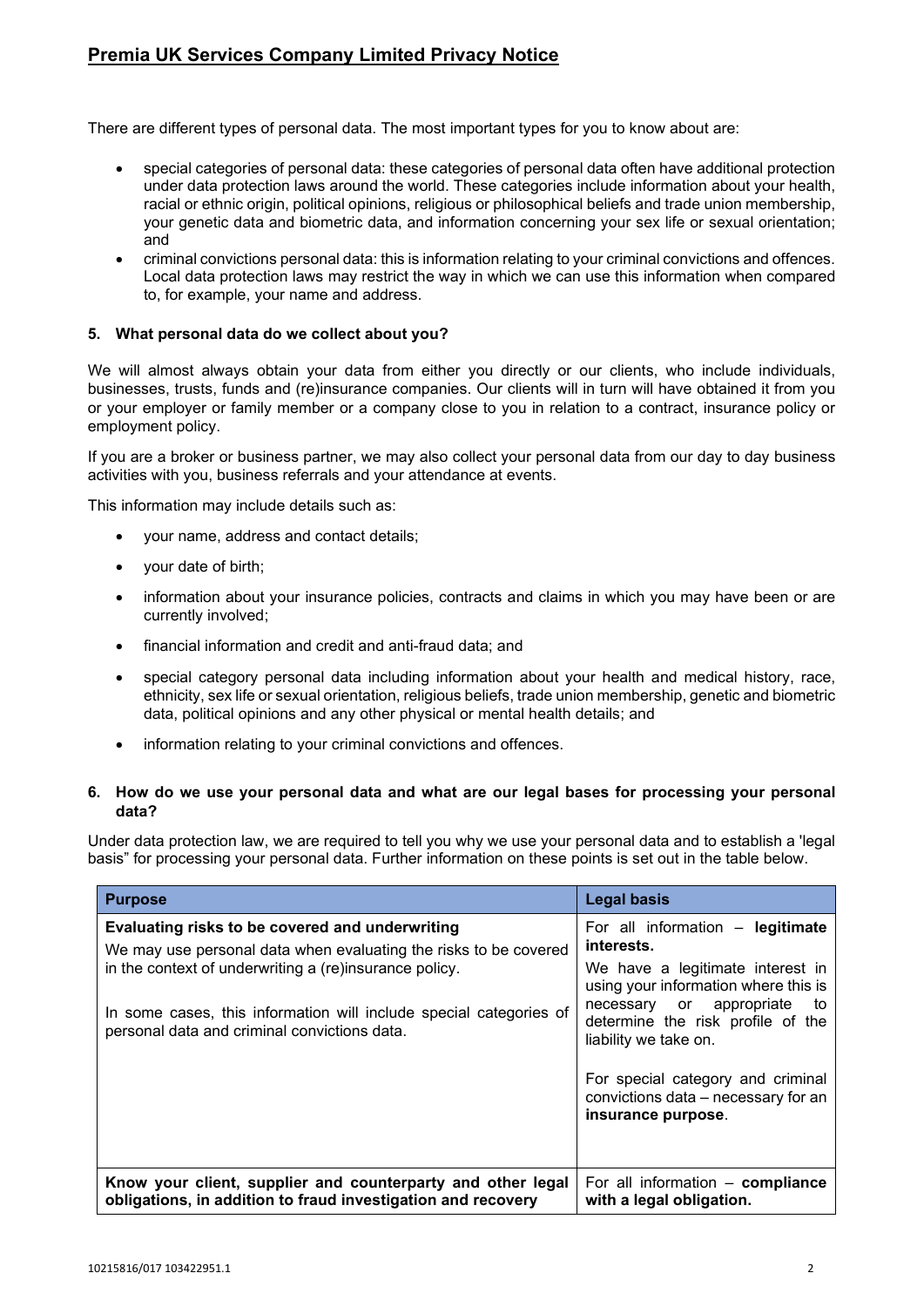| We obtain information about our clients, suppliers and<br>counterparties and their representatives and beneficial owners and<br>others to help us comply with legislation on money laundering,<br>terrorist financing, and sanctions. We may also use your personal<br>data in the context of fraud investigation and recovery. | Where applicable, we will also rely<br>on the 'performance of a contract'<br>legal basis for processing.                                                                                                               |
|---------------------------------------------------------------------------------------------------------------------------------------------------------------------------------------------------------------------------------------------------------------------------------------------------------------------------------|------------------------------------------------------------------------------------------------------------------------------------------------------------------------------------------------------------------------|
| We also collect and disclose personal data under applicable<br>legislation and under orders from courts and regulators. Our<br>disclosures will be to those bodies and persons who are entitled to<br>receive the required information.                                                                                         | For special category and criminal<br>convictions data -preventing or<br>detecting<br>unlawful<br>acts,<br>and suspicion<br>terrorist<br>оf<br>financing or money laundering.                                           |
| In some cases, this information will include special categories of<br>personal data and criminal convictions data.                                                                                                                                                                                                              |                                                                                                                                                                                                                        |
| Performing contracts of insurance, including communicating<br>with you and with third parties in the course of operating our<br><b>business</b>                                                                                                                                                                                 | For all information - legitimate<br>interests.                                                                                                                                                                         |
| We use personal data when communicating with you in the course<br>of operating our business and when managing insurance claims.                                                                                                                                                                                                 | We have a legitimate interest in<br>using your information where this is<br>necessary or appropriate<br>to<br>perform a contract of insurance or<br>to communicate with you and with<br>third parties in the course of |
| In some cases, this information will include special categories of<br>personal data and criminal convictions data.                                                                                                                                                                                                              | operating our business.                                                                                                                                                                                                |
|                                                                                                                                                                                                                                                                                                                                 | Where applicable, we will also rely<br>on the 'performance of a contract'<br>legal basis for processing.                                                                                                               |
|                                                                                                                                                                                                                                                                                                                                 | For special category and criminal<br>convictions data - necessary for an<br>insurance purpose.                                                                                                                         |
| Claims and fund handling, claims and fund management and<br>claims administration                                                                                                                                                                                                                                               | For all information - legitimate<br>interests.                                                                                                                                                                         |
| We use personal data when managing insurance claims and<br>associated funds. This may<br>include corresponding<br>with<br>beneficiaries, claimants, experts and witnesses.                                                                                                                                                      | We have a legitimate interest in<br>using your information where this is<br>necessary or appropriate to assess<br>and manage claims.                                                                                   |
| In some cases, this information will include special categories of<br>personal data and criminal convictions data.                                                                                                                                                                                                              | For special category and criminal<br>convictions data - necessary for an<br>insurance purpose.                                                                                                                         |
| Marketing and improving and tailoring our services and website                                                                                                                                                                                                                                                                  | Legitimate interests.                                                                                                                                                                                                  |
| We may use your personal data to carry out analysis and market<br>research and to carry out marketing activities, including online<br>advertising.                                                                                                                                                                              | We have a legitimate interest in<br>carrying out marketing activities to<br>promote our business and in<br>improving and tailoring our services<br>and website.                                                        |
| We may also use your personal data to provide tailored services to<br>clients and to improve our website and services more generally.                                                                                                                                                                                           |                                                                                                                                                                                                                        |
| We do not generally look to collect special categories of personal<br>data and criminal convictions data for this purpose.                                                                                                                                                                                                      |                                                                                                                                                                                                                        |
| <b>Administrative and management purposes</b>                                                                                                                                                                                                                                                                                   | Legitimate interests.                                                                                                                                                                                                  |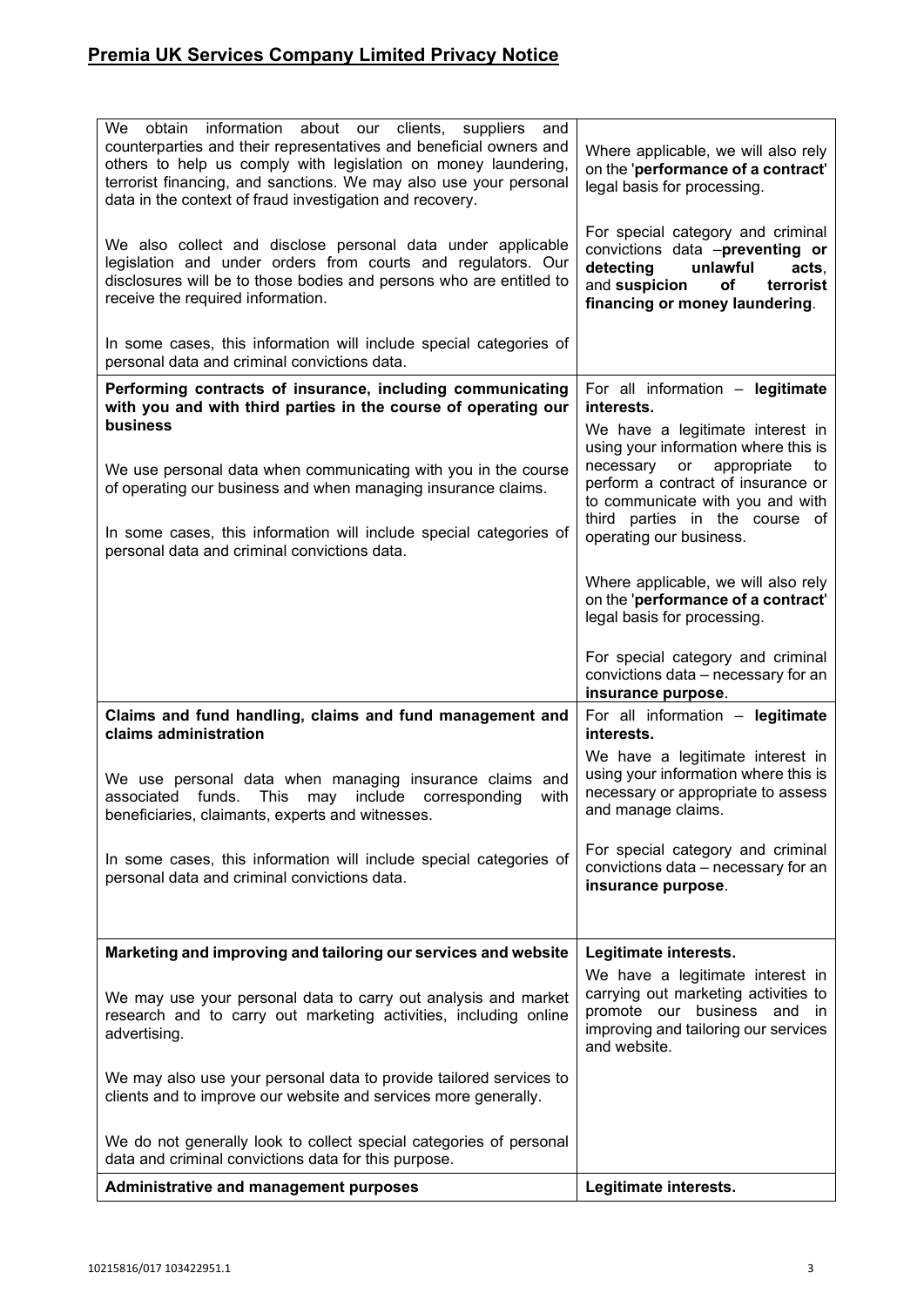| We may use your personal data for our own administrative and<br>management purposes.                                                                                                                                                                                                                                                                                                                                                                                                                                                                                                                                                                       | We have a legitimate interest in<br>carrying out our own administrative<br>and management functions.                                       |
|------------------------------------------------------------------------------------------------------------------------------------------------------------------------------------------------------------------------------------------------------------------------------------------------------------------------------------------------------------------------------------------------------------------------------------------------------------------------------------------------------------------------------------------------------------------------------------------------------------------------------------------------------------|--------------------------------------------------------------------------------------------------------------------------------------------|
| We do not generally look to collect special categories of personal<br>data and criminal convictions data for this purpose.                                                                                                                                                                                                                                                                                                                                                                                                                                                                                                                                 |                                                                                                                                            |
| <b>Service providers</b>                                                                                                                                                                                                                                                                                                                                                                                                                                                                                                                                                                                                                                   | Legitimate interests.                                                                                                                      |
| We collect information about you in connection with your provision<br>of services to us or your position as a representative or worker of a<br>provider of services to us.                                                                                                                                                                                                                                                                                                                                                                                                                                                                                 | We have a legitimate interest in<br>contacting<br>and<br>dealing<br>with<br>individuals involved in providing<br>services to us.           |
| We do not generally look to collect special categories of personal<br>data and criminal convictions data for this purpose, other than where<br>we are required to do so to meet our legal obligations (see 'Know<br>client,<br>supplier and<br>counterparty<br>your<br>and<br>other<br>legal<br>obligations' above).                                                                                                                                                                                                                                                                                                                                       |                                                                                                                                            |
| <b>Visitors to our offices</b>                                                                                                                                                                                                                                                                                                                                                                                                                                                                                                                                                                                                                             | Legitimate interests.                                                                                                                      |
| We have security measures in place at our offices, which include<br>building access controls and may include CCTV. Images captured<br>by CCTV are securely stored and only accessed on a need to know<br>basis - for example, to look into an incident. CCTV recordings are<br>typically automatically overwritten after a short period of time unless<br>an issue is identified that requires investigation (such as a theft).<br>We require visitors to our offices to sign in at reception and we keep<br>a record of visitors for a short period of time. Our visitor records are<br>securely stored and only accessible on a need to know basis - for | We have a legitimate interest in<br>making sure our offices, and the<br>people that visit and work at our<br>offices, are safe and secure. |
| example, to look into an incident.                                                                                                                                                                                                                                                                                                                                                                                                                                                                                                                                                                                                                         |                                                                                                                                            |
| We do not generally look to collect special categories of personal<br>data and criminal convictions data for this purpose.                                                                                                                                                                                                                                                                                                                                                                                                                                                                                                                                 |                                                                                                                                            |
| <b>Establishing our legal position</b>                                                                                                                                                                                                                                                                                                                                                                                                                                                                                                                                                                                                                     | For all information - legitimate                                                                                                           |
| We may use your personal data, including sharing it with our legal                                                                                                                                                                                                                                                                                                                                                                                                                                                                                                                                                                                         | interests.                                                                                                                                 |
| advisers, when looking to establish our legal position. This includes<br>exercising our legal rights and defending legal claims.                                                                                                                                                                                                                                                                                                                                                                                                                                                                                                                           | We have a legitimate interest in<br>understanding and establishing our<br>legal rights and obligations.                                    |
| In some cases, this information will include special categories of<br>personal data and criminal convictions data.                                                                                                                                                                                                                                                                                                                                                                                                                                                                                                                                         | For special category and criminal<br>convictions<br>data<br>the<br>establishment,<br>exercise<br>or<br>defence of legal claims.            |

Where we rely on our legitimate interests, we will always balance them against the rights and freedoms of the people whose personal data we process. Where their rights override our legitimate interests and there are no other legal bases for processing we will cease to process personal data.

Please note that where the provision of personal data is a statutory or contractual requirement, or a requirement necessary to enter into a contract, and you do not provide us with the personal data required, we may not be able to provide the relevant services or enter into a contract with you, as applicable.

We do not generally process your personal data based on your consent (as we can usually rely on another legal basis). However, in certain circumstances, we may need your consent to process certain categories of information about you (including sensitive details such as information about your health and any criminal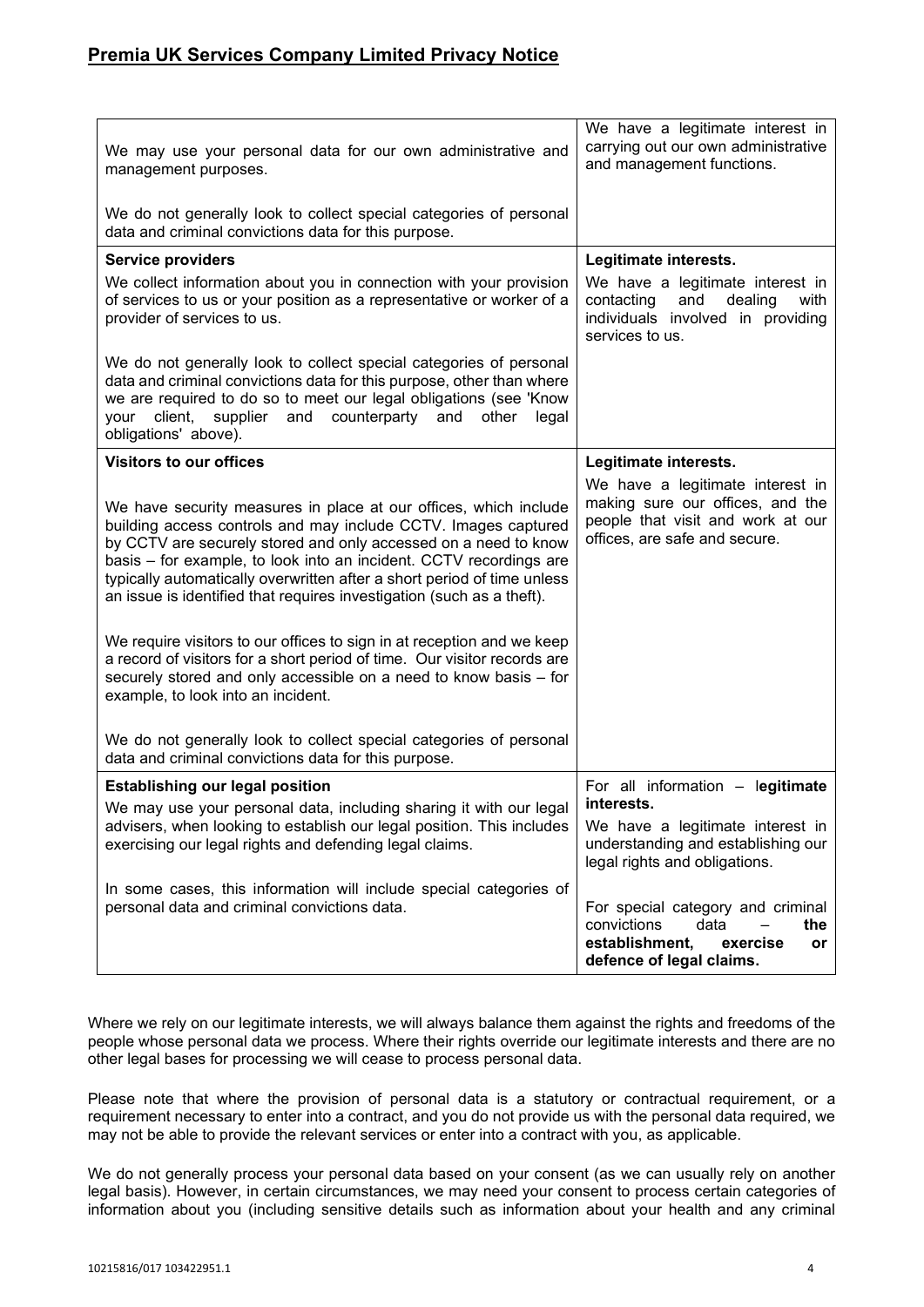convictions you may have). Where we need your consent, we will ask you for it separately. You do not have to give your consent and you may withdraw your consent at any time. However, if you do not give your consent, or you withdraw your consent, this may affect our ability to provide the insurance cover from which you benefit and may prevent us from providing cover for you or handling your claims.

To withdraw your consent (where applicable) please contact the Head of Compliance at the following email address: **[julia.davis@premiare.com](mailto:julia.davis@premiare.com)** or [premiaukcompliance@premiare.uk](mailto:premiaukcompliance@premiare.uk)

### **7. Who do we share your personal data with?**

From time to time, we may need to disclose personal data to third parties. Sometimes, these will be companies who process on our behalf and only act upon our instructions. We may also share your personal data with individuals and companies such as consultants; doctors; experts; lawyers; and other professionals within or connected to the insurance industry.

Please note that insurance involves the use and disclosure of your personal data by various insurance market participants such as intermediaries, insurers and reinsurers. The London Insurance Market Core Uses Information Notice sets out those core necessary personal data uses and disclosures. Our core uses and disclosures are consistent with the London Market Core Uses Information Notice. We recommend you review this notice by clicking on the following link:

[LMA-Insurance-Market-Information-Uses-Notice-post-enactment-31-05-2018.pdf \(lmg.london\)](https://lmg.london/wp-content/uploads/2019/07/LMA-Insurance-Market-Information-Uses-Notice-post-enactment-31-05-2018.pdf)

This Agreement incorporates the Standard Contractual Clauses approved by the European Commission and therefore provides you with equivalent protection of your personal data to that which you enjoy in the UK.

## **8. Automated decision making**

We do not use profiling (where an electronic system uses personal information to try and predict something about you) or automated decision making (where an electronic system uses personal information to make a decision about you without human intervention).

### **9. How long will we keep your information?**

We will keep your personal data only for as long as it is necessary for the purpose for which they were collected, in accordance with our Retention Schedule at Appendix 1 to the PUSC Data Protection Policy.

In relation to insurance policies, this means that we will generally keep your information for seven years after the insurance policy expires or the last activity connected with the policy.

### **10. Cross border transfers of your personal data**

The international nature of our business means that your personal data may well be transferred across national boundaries, including, potentially, to countries that do not require organisations by law to look after your personal data in the way in which you have come to expect in your own country.

Where we transfer your personal data across national boundaries, we will protect your personal data by ensuring that those transfers are made in compliance with all relevant data protection laws. Generally, this means where we transfer your personal data to a third party that is located in a country which does not have adequate privacy protection, we will put in place a contract with the third party that includes the standard international data transfer contractual terms approved by the UK Information Commissioner. This provides you with equivalent protection of your personal data to that which you enjoy in the UK.

We will keep records of where your data has been sent outside of the UK and you can have access to these records if you wish.

If you would like further details of how your personal data is protected when transferred from one country to another then please email us at *[julia.davis@premiare.com](mailto:julia.davis@premiare.com)* or [premiaukcompliance@premiare.uk](mailto:premiaukcompliance@premiare.uk). **11. Your personal data protection rights**

Under certain conditions, you may have the right to require us to: